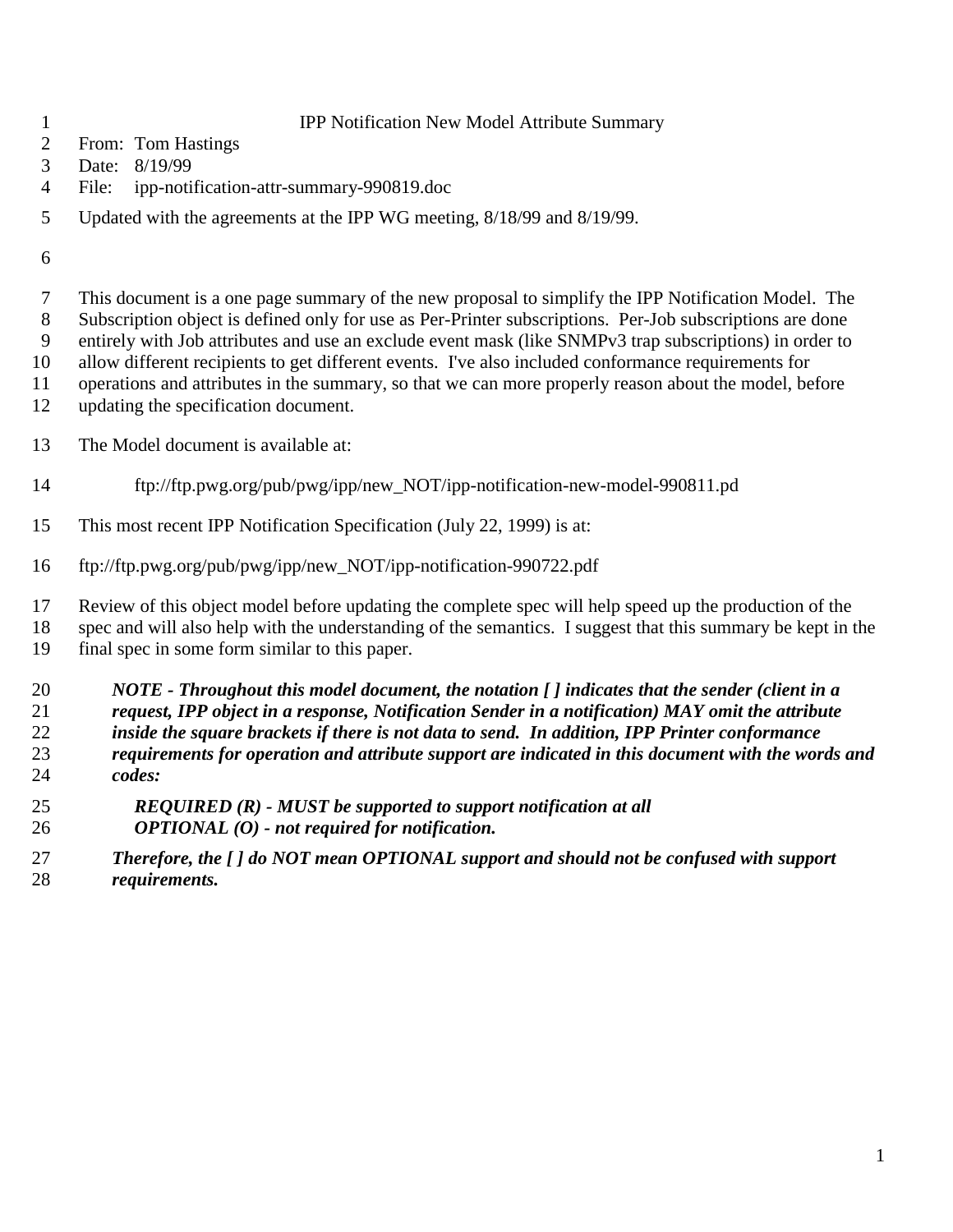29

# 30 **1 New IPP Notification Operations**

- 31 This new proposed IPP object model add the Subscription object (to the Printer object), but only for the
- 32 Per-Printer subscriptions.
- 33 The following operations are defined for Per-Job Subscriptions and Per-Printer Subscriptions:

### 34 *1.1 Per-Job Subscriptions - new model*

| Job object related:     | salient inputs besides printer-uri                   |
|-------------------------|------------------------------------------------------|
| job creation operations | 1setOf {recipients, [events,] [content-type,][user-  |
|                         | data, [charset, ] [natural-language] }               |
| Get-Job-Attributes      | job-id, [requested-attributes]                       |
| Set-Job-Attributes      | job-id, 1setOf {[recipients,] [events,] [content-    |
|                         | type, [[user-data, [[charset, ] [natural-language] } |

35

#### 36 *1.2 Per-Printer Subscriptions - new model*

| Printer object related:             | salient inputs beside printer-uri:                 |
|-------------------------------------|----------------------------------------------------|
| Get-Printer-Attributes              | [requested-attributes]                             |
|                                     |                                                    |
| Subscription object related:        | salient inputs besides printer-uri:                |
| Create-Printer-Subscription         | recipient, [events,] [content-type,][user-         |
|                                     | data, [[charset, ][natural-language, ][lease-time- |
|                                     | requested,] [persistence-requested]                |
| Get-Printer-Subscription-Attributes | subscription-id, [requested-attributes]            |
| Get-Printer-Subscriptions           | [my-printer-subscriptions,] [requested-attributes] |
| Renew-Printer-Subscription          | subscription-id, [lease time-requested]            |
| Cancel-Printer-Subscription         | subscription-id                                    |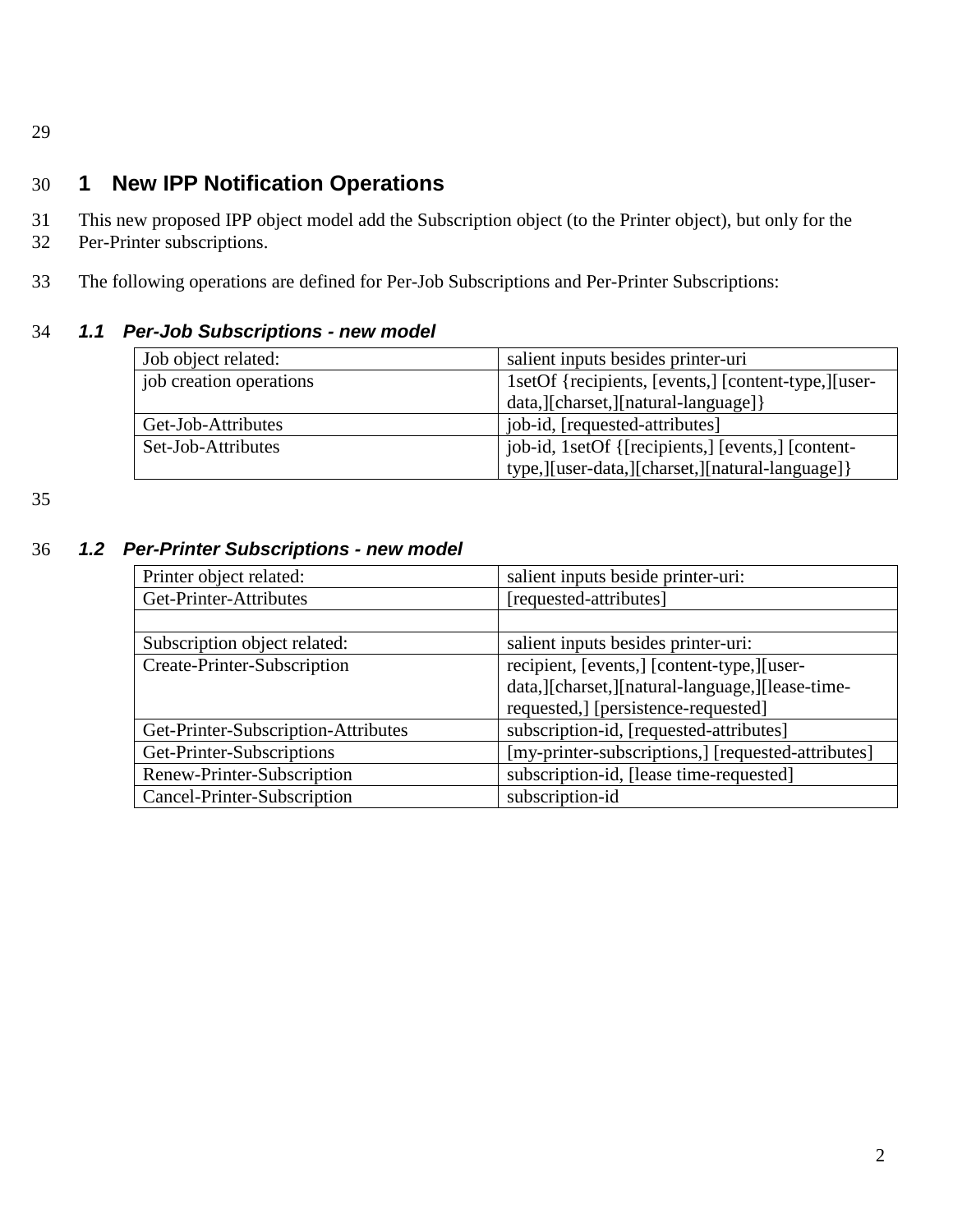|                                                               | Objects                              |                            |                                    | Notification content                   | Job operations                      |                                  | Subscription operations                 |                           |                            |
|---------------------------------------------------------------|--------------------------------------|----------------------------|------------------------------------|----------------------------------------|-------------------------------------|----------------------------------|-----------------------------------------|---------------------------|----------------------------|
| Attributes                                                    | Job<br>coll<br>ecti<br><sub>on</sub> | Subscr<br>iption<br>object | Job<br>Notificat<br>ion<br>Content | Printer<br>Notificat<br>ion<br>Content | Job<br>Creation<br>Validate<br>-Job | Set-<br>Job-<br>Subscri<br>ption | Create-<br>Printer-<br>Subscri<br>ption | Renew<br>Subscr<br>iption | Cancel<br>Subscr<br>iption |
| notify-recipients (1setOf uri)                                | R                                    | $\mathbf R$                |                                    |                                        | [R]                                 | [R]                              | [R]                                     |                           |                            |
| 2.<br>notify-events (1setOf type2 keyword)                    | $\overline{\text{R}}$                | $\mathbf R$                |                                    |                                        | [R]                                 | [R]                              | [R]                                     |                           |                            |
| 3.<br>notify-content-type (mimeMediaType)                     | R                                    | $\overline{R}$             |                                    |                                        | [R]                                 | [R]                              | [R]                                     |                           |                            |
| notify-user-data (octetString(63))<br>4.                      | $\overline{\text{R}}$                | $\mathbf R$                | $\mathbf R$                        | $\mathbf R$                            | [R]                                 | [R]                              | [R]                                     |                           |                            |
| attributes-charset (charset)<br>5.                            | $R^*$                                |                            |                                    |                                        | $\overline{R}$                      | $\overline{R}$                   | $\overline{R}$                          | $\overline{R}$            | $\mathbf R$                |
| notify-attributes-charset (charset)<br>6.                     | $\mathbf R$                          | $\mathbf R$                | $\mathbf R$                        | $\mathbf R$                            | [O]                                 | [O]                              | [O]                                     |                           |                            |
| 7.<br>attributes-natural-language (naturalLanguage)           | $R^*$                                | $\mathbf R$                |                                    |                                        | $\overline{\text{R}}$               | $\mathbf R$                      | $\mathbf R$                             | $\mathbf R$               | $\mathbf R$                |
| 8.<br>notify-attributes-natural-language<br>(naturalLanguage) | $\mathbf R$                          | $\mathbf R$                | $\mathbf R$                        | $\mathbf R$                            | [O]                                 | [O]                              | [O]                                     |                           |                            |
| 9.<br>notify-lease-time-requested (integer(0:MAX))            |                                      |                            |                                    |                                        |                                     |                                  | [R]                                     | [R]                       |                            |
| 10. notify-lease-time-granted (integer(0:MAX))                |                                      |                            |                                    |                                        |                                     |                                  | Return                                  | Return                    |                            |
| 11. notify-lease-expiration-time (integer(0:MAX))             |                                      | $\mathbf R$                |                                    |                                        |                                     |                                  | Return                                  | Return                    |                            |
| 12. notify-persistence-requested (boolean)                    |                                      |                            |                                    |                                        |                                     |                                  | [O]                                     |                           |                            |
| 13. notify-persistence-granted (boolean)                      |                                      |                            |                                    |                                        |                                     |                                  | Return                                  | Return                    |                            |
| 14. trigger-event (type2 keyword)                             |                                      |                            | R(2)                               | R(2)                                   |                                     |                                  |                                         |                           |                            |
| 15. trigger-time (integer(MIN:MAX))                           |                                      |                            | $\mathbf R$                        | $\mathbf R$                            |                                     |                                  |                                         |                           |                            |
| 16. trigger-date-time (dateTime)                              |                                      |                            |                                    |                                        |                                     |                                  |                                         |                           |                            |
| 17. request-id (integer (1:MAX))                              | $\mathbb{R}$                         | $\mathbf R$                | $\mathbf R$                        | $\mathbf R$                            |                                     |                                  |                                         |                           |                            |
| 18. subscription-id (integer(1:MAX))                          | $**$                                 | $\mathbf R$                | $\mathbf R$                        | ${\bf R}$                              |                                     |                                  | Return                                  | $\mathbf R$               | $\mathbf R$                |

37 Legend: "R" - REQUIRED for Printer to support; "O" - OPTIONAL for Printer to support;

38 "[ ]" - OPTIONAL for sender to send; Return - Printer MUST return; "Per-Pr" - REQUIRED if Notification from a Per-Printer

39 subscription; "Per-Job" - REQUIRED if Notification from a Per-Job subscription;<br>40  $*$  - in the Job object, not the subscription.

\* - in the Job object, not the subscription.

41 \*\* - 1setOf collection index is the implicit subscription-id for a Per-Job subscription and is sent in the Notification.

42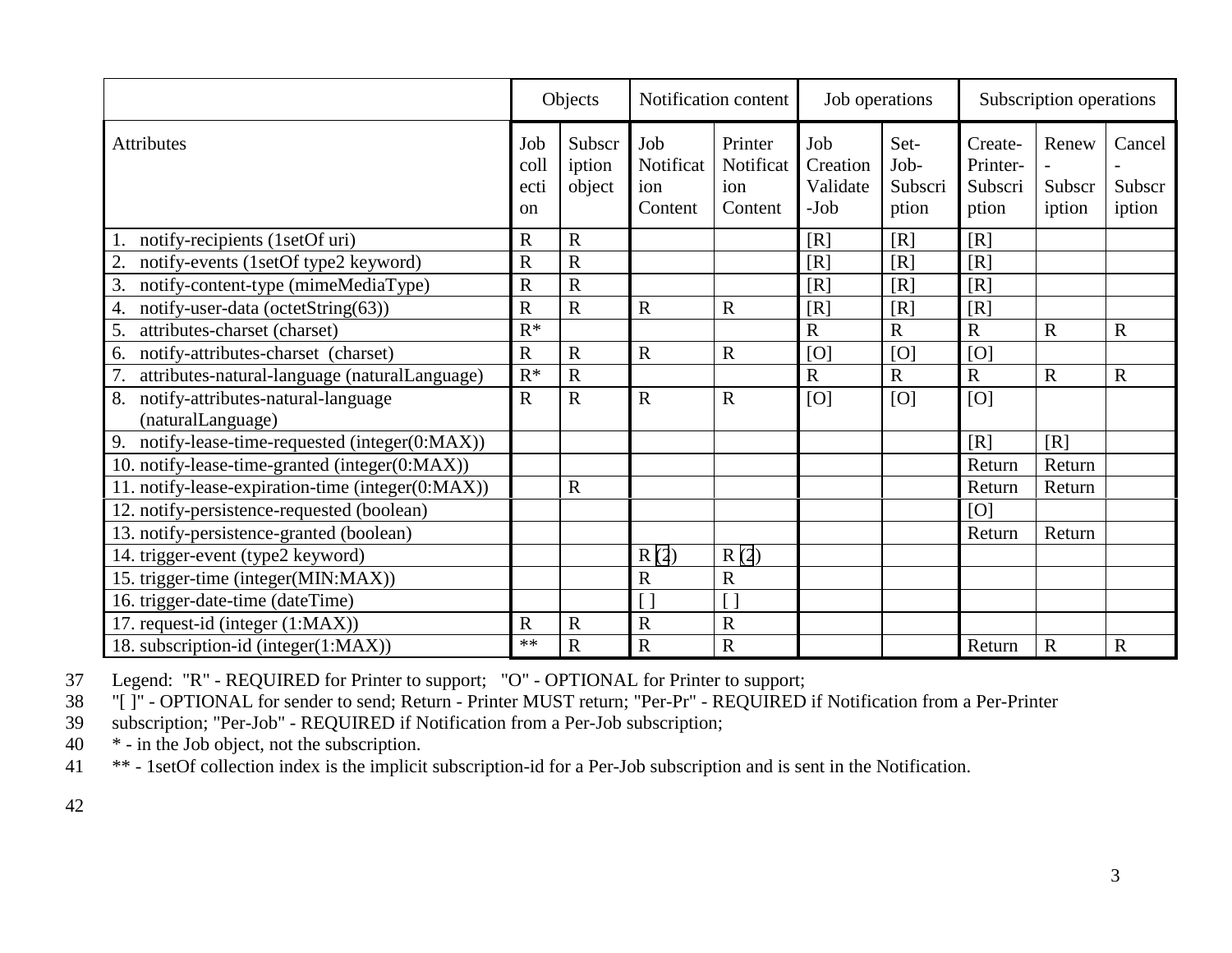|                                                   | Objects                       |                                | Notification            |                             | Job operations                        |                                  | Subscription operations                 |                           |                            |
|---------------------------------------------------|-------------------------------|--------------------------------|-------------------------|-----------------------------|---------------------------------------|----------------------------------|-----------------------------------------|---------------------------|----------------------------|
| <b>Attributes</b>                                 | Job<br>obje<br><sub>c</sub> t | Subsc<br>riptio<br>n<br>object | Job<br>Notific<br>ation | Printer<br>Notific<br>ation | Job<br>Creation<br>Validate<br>$-Job$ | Set-<br>Job-<br>Subscr<br>iption | Create-<br>Printer-<br>Subscri<br>ption | Renew<br>Subscr<br>iption | Cancel<br>Subscr<br>iption |
| 19. version-number (integer (0:32767))            |                               |                                | $\mathbf R$             | R                           |                                       |                                  |                                         |                           |                            |
| 20. status-code (integer $(0.32767)$ )            |                               |                                | (600)                   | (601)                       |                                       |                                  |                                         |                           |                            |
| $\overline{21}$ . job-printer-uri (uri)           | $\mathbf R$                   |                                | R(22)                   |                             |                                       |                                  |                                         |                           |                            |
| 22. printer-uri (uri)                             |                               | $\mathbf R$                    |                         | R(21)                       | $\mathbf R$                           | $\mathbf R$                      | $\mathbf R$                             | $\mathbf R$               | $\mathbf R$                |
| 23. printer-name (name( $127$ ))                  |                               |                                | $\mathbf R$             | $\mathbf R$                 |                                       |                                  |                                         |                           |                            |
| 24. job-id (integer(1:MAX))                       | $\mathbf R$                   |                                | $\mathbf R$             | Per-Jb                      |                                       |                                  |                                         |                           |                            |
| 25. job-name (name(MAX)) [SNMP can truncate]      | $\mathbf R$                   |                                | $\mathbf R$             | Per-Jb                      |                                       |                                  |                                         |                           |                            |
| 26. requesting-user-name (name(MAX))              | $\overline{R}$                |                                |                         |                             |                                       |                                  |                                         |                           |                            |
| 27. subscriber-user-name (name(MAX))              |                               | $\mathbf R$                    | R(26)                   | R(26)                       |                                       |                                  |                                         |                           |                            |
| 28. job-state (type1 enum)                        | $\mathbf R$                   |                                | $\overline{R}$          |                             |                                       |                                  |                                         |                           |                            |
| 29. printer-state (type1 enum)                    |                               | $\mathbf R$                    |                         | $\mathbf R$                 |                                       |                                  |                                         |                           |                            |
| 30. job-state-reasons (1setOf type2 keyword)      | $\mathbf R$                   |                                | $\mathbf R$             |                             |                                       |                                  |                                         |                           |                            |
| 31. printer-state-reasons (1setOf type2 keyword)  |                               | $\overline{R}$                 |                         | $\mathbf R$                 |                                       |                                  |                                         |                           |                            |
| 32. printer-is-accepting-jobs (boolean)           |                               | $\mathbf R$                    |                         | $\mathbf R$                 |                                       |                                  |                                         |                           |                            |
| 33. job-k-octets-processed (integer(0:MAX))       | $\Omega$                      |                                | [pg/cp]                 |                             |                                       |                                  |                                         |                           |                            |
| 34. job-impressions-completed (integer(0:MAX))    | $\overline{O}$                |                                | [pg/cp]                 |                             |                                       |                                  |                                         |                           |                            |
| 35. job-media-sheets-completed (integer(0:MAX))   | $\overline{O}$                |                                | [pg/cp]                 |                             |                                       |                                  |                                         |                           |                            |
| 36. job-collation-type (type2 enum)               | $\overline{O}$                |                                | [pg/cp]                 |                             |                                       |                                  |                                         |                           |                            |
| 37. sheet-completed-copy-number (integer(-2:MAX)) | $\overline{O}$                |                                | [pg/cp]                 |                             |                                       |                                  |                                         |                           |                            |
| 38. sheet-completed-document-number(integer(-     | $\Omega$                      |                                | [pg/cp]                 |                             |                                       |                                  |                                         |                           |                            |
| 2:MAX)                                            |                               |                                |                         |                             |                                       |                                  |                                         |                           |                            |

43 Legend: "R" - REQUIRED for Printer to support; "O" - OPTIONAL for Printer to support;

44 "[ ]" - OPTIONAL for sender to send; Return - Printer MUST return; "Per-Pr" - REQUIRED if Notification from a Per-Printer

45 subscription; "Per-Jb" - REQUIRED if Notification from a Per-Job subscription;

46 "[pg/cp]" - OPTIONAL in a 'job-progress' or 'job-completed' notification; (nn) - an alternate source of the data in a Notification.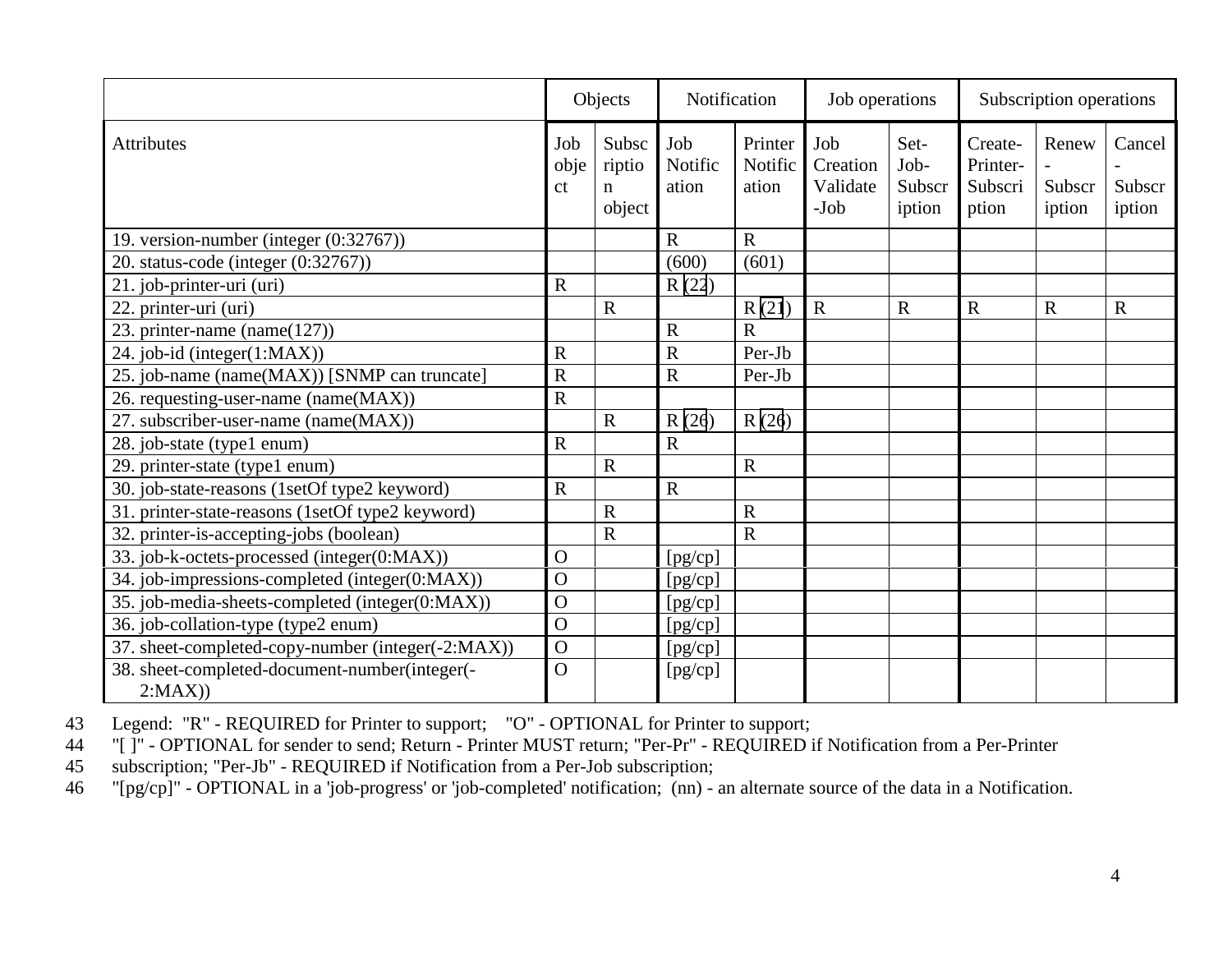|                                                             | Objects           |                         | Notification            |                             | Job operations                      |                                  | Subscription operations                 |                           |                            |
|-------------------------------------------------------------|-------------------|-------------------------|-------------------------|-----------------------------|-------------------------------------|----------------------------------|-----------------------------------------|---------------------------|----------------------------|
| <b>Attributes</b>                                           | Job<br>obje<br>ct | Printe<br>object        | Job<br>Notific<br>ation | Printer<br>Notific<br>ation | Job<br>Creation<br>Validate<br>-Job | Set-<br>Job-<br>Subscr<br>iption | Create-<br>Printer-<br>Subscri<br>ption | Renew<br>Subscr<br>iption | Cancel<br>Subscr<br>iption |
| 39. impressions-interpreted (integer(-2:MAX))               | $\Omega$          |                         | [pg/cp]                 |                             |                                     |                                  |                                         |                           |                            |
| 40. impressions-completed-current-copy (integer(-<br>2:MAX) | $\Omega$          |                         | [pg/cp]                 |                             |                                     |                                  |                                         |                           |                            |
| 41. notify-schemes-supported (1setOf uriScheme)             |                   | $\overline{\mathrm{R}}$ |                         |                             |                                     |                                  |                                         |                           |                            |
| 42. notify-content-types-supported (1setOf collection)      |                   | $\mathsf{R}$            |                         |                             |                                     |                                  |                                         |                           |                            |
| 43. notify-events-default (1setOf type2 keyword)            |                   | R                       |                         |                             |                                     |                                  |                                         |                           |                            |
| 44. notify-events-supported (1setOf type2 keyword)          |                   | R                       |                         |                             |                                     |                                  |                                         |                           |                            |
| 45. max-events-supported (integer(5:MAX))                   |                   | R                       |                         |                             |                                     |                                  |                                         |                           |                            |
| 46. max-job-subscriptions-supported (integer(1:MAX))        |                   | $\mathbf R$             |                         |                             |                                     |                                  |                                         |                           |                            |
| 47. max-printer-subscriptions-supported<br>interger(0:MAX)) |                   | ${\bf R}$               |                         |                             |                                     |                                  |                                         |                           |                            |
| 48. notify-lease-time-supported<br>(rangeOfInteger(0:MAX))  |                   | $\mathbf R$             |                         |                             |                                     |                                  |                                         |                           |                            |
| 49. notify-lease-time-default (integer(0:MAX))              |                   | $\mathbf R$             |                         |                             |                                     |                                  |                                         |                           |                            |
| 50. persistent-jobs-supported (boolean)                     |                   | R                       |                         |                             |                                     |                                  |                                         |                           |                            |
| 51. persistent-subscriptions-supported (boolean)            |                   | $\mathbf O$             |                         |                             |                                     |                                  |                                         |                           |                            |
| 52. printer-state-change-time (integer(MIN:MAX))            |                   | $\mathbf O$             |                         |                             |                                     |                                  |                                         |                           |                            |
| 53. printer-state-change-date-time (dateTime)               |                   | $\mathbf O$             |                         |                             |                                     |                                  |                                         |                           |                            |

48 Legend: "R" - REQUIRED for Printer to support; "O" - OPTIONAL for Printer to support;

49 "[ ]" - OPTIONAL for sender to send; Return - Printer MUST return; "Per-Pr" - REQUIRED if Notification from a Per-Printer

50 subscription; "Per-Jb" - REQUIRED if Notification from a Per-Job subscription;

51 "[pg/cp]" - OPTIONAL in a 'job-progress' or 'job-completed' notification; (nn) - an alternate source of the data in a Notification.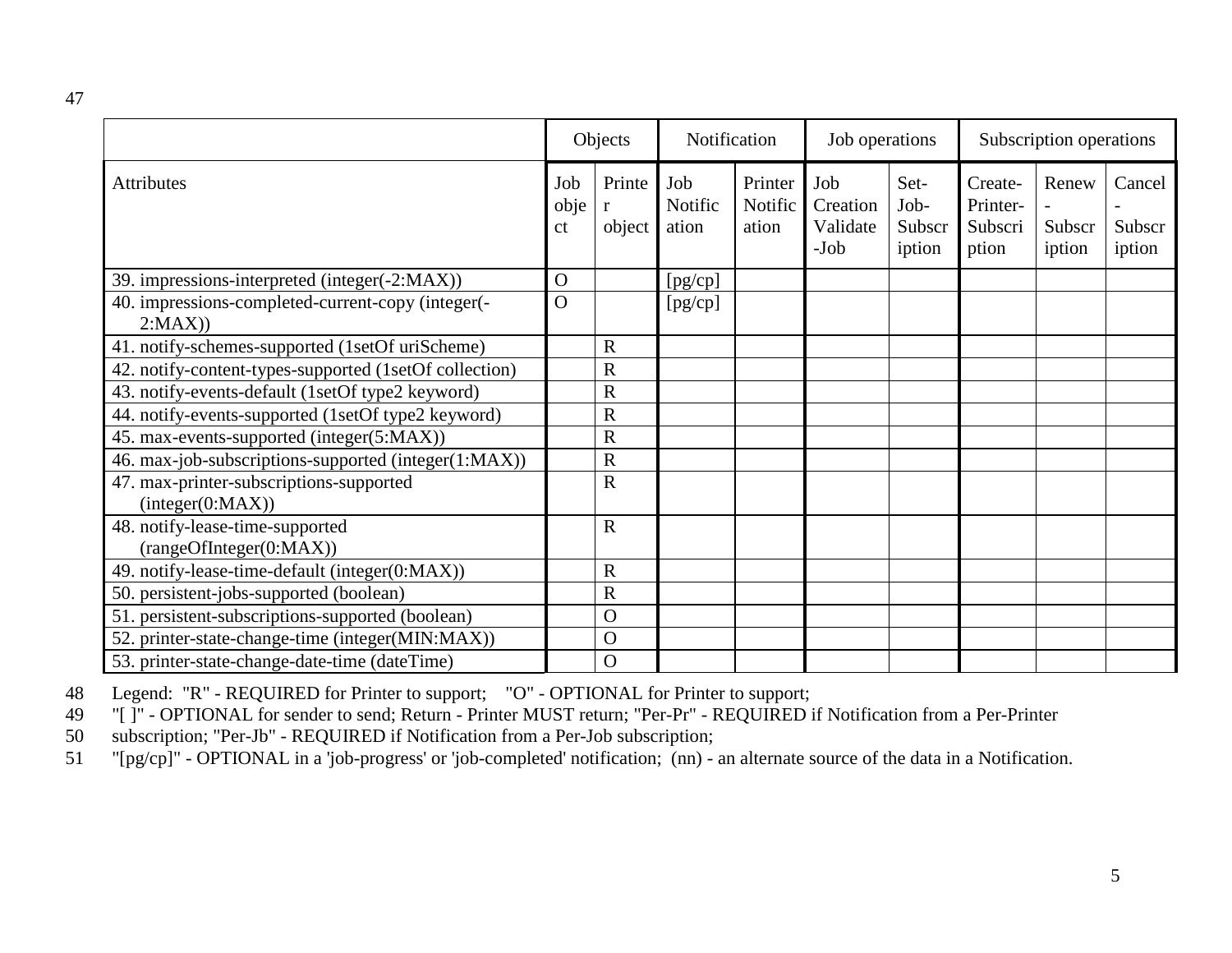## **2 Change History**

## *2.1 Changed made to the 8/17/99 version to make the 8/19/99 version*

- 1. Added "notify-content-type" (mimeMediaType) so that the client can specify whether human consumable versus machine consumable.
- 2. Added "notify-content-type-supported" (1setOf collection) Printer Description attribute to represent which notification format types are supported for each supported delivery scheme.
- 3. Made Per-Printer Subscriptions and the Subscription object REQUIRED if notification is supported. So both Per-Job and Per-Printer subscriptions are REQUIRED. There is no longer any CONDITIONALLY REQUIRED indication in our spec.
- 4. Added "notify-attributes-charset" to represent "attributes-charset" in subscription requests and objects to distinguish it from the request's "attributes-charset" attribute.
- 5. Added "notify-attributes-natural-language" to represent "attributes-natural-language" in subscription requests and objects to distinguish it from the request's "attributes-natural-language" attribute.

## *2.2 Changes made to the 8/11/99 version to make the 8/17/99 version:*

- 1. Instead of the "notify-exclude-event-mask" (1setOf octetString(8)) attribute, we agreed to use introduce the new 'collection' attribute syntax that we have been talking about for over a year for use in the Job object to specify multiple subscriptions in a Job creation operation. So the "notify" operation attribute for Job creation operations will have the attribute syntax: '1setOf collection'. The member attributes of each collection value for Per-Job subscriptions are the same as the attributes of a Subscription object instance for Per-Printer subscriptions. For terminology a "subscription" is either a collection value of the "notify" operation attribute in a Job Creation operation or is a Subscription object.
- 2. Each subscription will contain only one multi-valued attribute: "notify-events" (1setOf type2 keyword). The remaining attributes will be single valued:
- "notify-recipients" (uri)
- "notify-user-info" (octetString(63))
- "attributes-charset" (charset)
- "attributes-natural-language" (naturalLanguage)
- "request-id" (integer(0:MAX))
- 3. The client supplies an "attributes-natural-language" in a subscription in order to get a different natural language than for the request that creates the subscription. However, the only time that the natural language has any bearing on the Notification content, is when that content is the Human Consumable
- form. The Machine Consumable form of the Notification content will have no localization in it.
- 84 4. The minimum number of notification recipients that are required to support is 1. Hence the minimum number of collection values is 1 and the minimum number of Subscription objects is 1, if Per-Printer subscriptions are supported at all.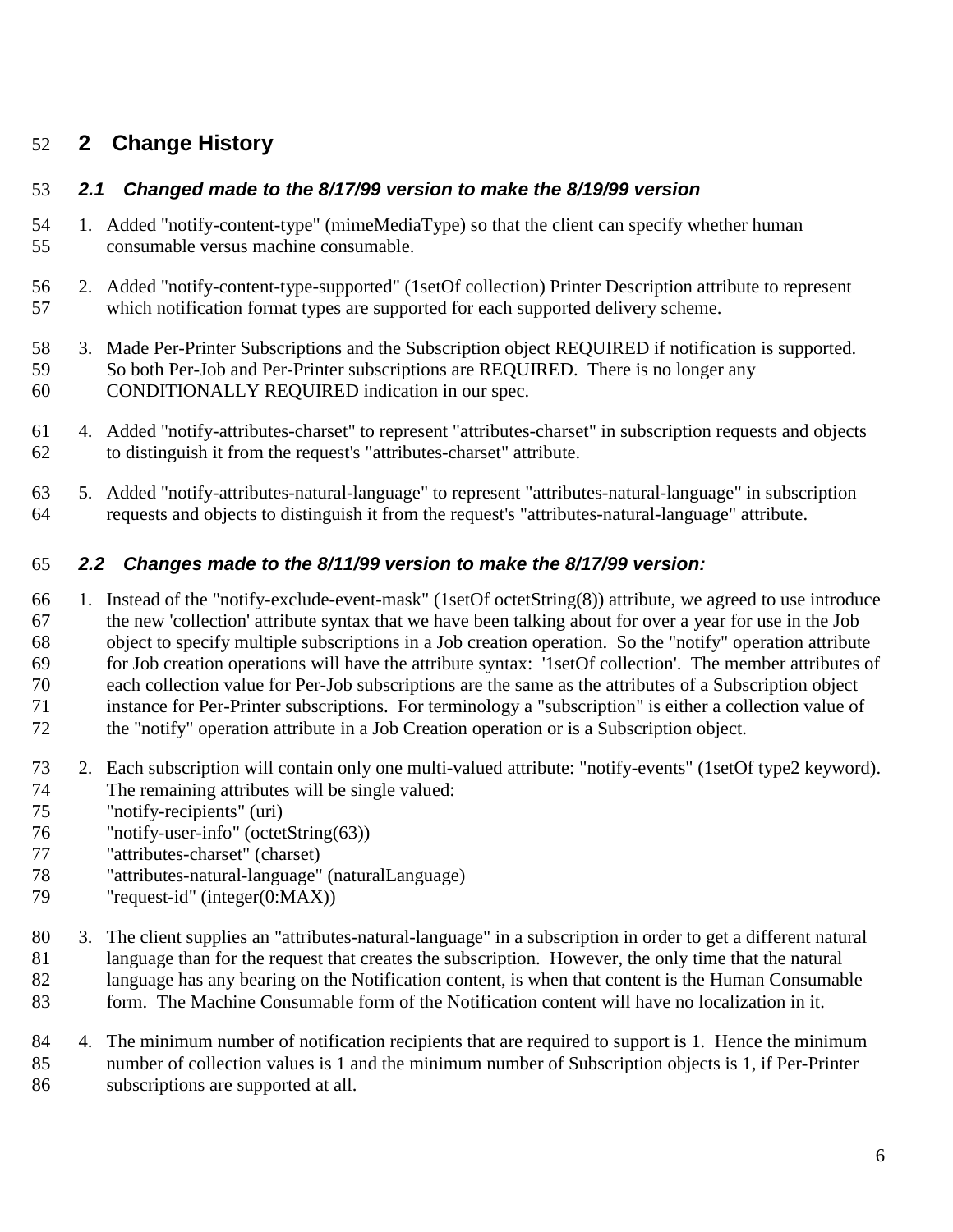- 5. Instead of inventing a special operation that sets the Job attributes related to notification, we will define a single Set-Job-Attributes operation for changing the values of any Job attribute that is not defined to be READ-ONLY. We will not define the corresponding Set-Printer-Attributes operation at this time, but will lump that operation with the other System Administration operations, since changing Printer attributes is an administrative function. Changing Job attributes is an end-user function for your own
- jobs, and an operator operation for other's Jobs.
- 6. A Printer can grant a larger or smaller least to that requested, including granting an infinite lease.
- 7. Change "persistence (boolean)" operation attribute to "persistence-requested (boolean)" in the Create- Printer-Subscription. Keep it OPTIONAL to support. However, add a REQUIRED "persistence- granted (boolean)" operation attribute that MUST be returned in the response. While implementations are RECOMMENDED to make all Subscriptions persistence, same as for jobs, they MAY have a more limited number that are persistent, including none.
- 8. Add two Printer Descriptions attributes: "persistent-job-supported" (boolean) and "persistent-subscriptions-supported" (boolean).
- 9. The Get-Printer-Subscriptions and Get-Printer-Subscription-Attributes will return attributes Subscription attributes group, so there will be a new Subscription attribute tag assigned in the Encoding and Transport.
- 10. Changed the name of the "notify-lease-time" (integer(0:MAX)) in the Subscription object to "notify-least-expiration-time" (integer(0:MAX)) since it is the time at which the lease expires.
- 11. Eliminated storing the trigger-event, trigger-time, and trigger-date-time in the subscription and passed them only in the Notification content.
- 12. Add "printer-state-change-time" (integer(MIN:MAX)) and "printer-state-change-date-time" (dateTime) Printer Description attributes to record the time that the Printer last changed state. Then an application that come up after that can tell when the printer got into its current state by querying the Printer when the application starts up. Lesson from the Printer MIB alert table.
- 13. Defined the "subscription-id" attribute for use with Per-Job subscriptions as being the index of the 113 1setOf collection, starting at '1'. Then a Notification Recipient can have a unique identification for each subscription whether it be Per-Job or Per-Printer, for use in catching duplicate or skipped notifications using the "request-id".
- 14. Deleted the "delivery-failure-count" (integer(0:MAX)) from the Subscription object as not necessary.
- 15. Transports that have limited space, like SNMP, can truncate the "job-name" to less than 255 octets, in order to fit.
- 16. Added the "subscription-printer-uri" (uri) to the Subscription object to go along with the Job's "job-printer-uri" (uri) attribute.
- 17. Added "job-k-octets-processed" (integer(0:MAX)) to the Job Notification content for 'job-progress' and 'job-completed' events.